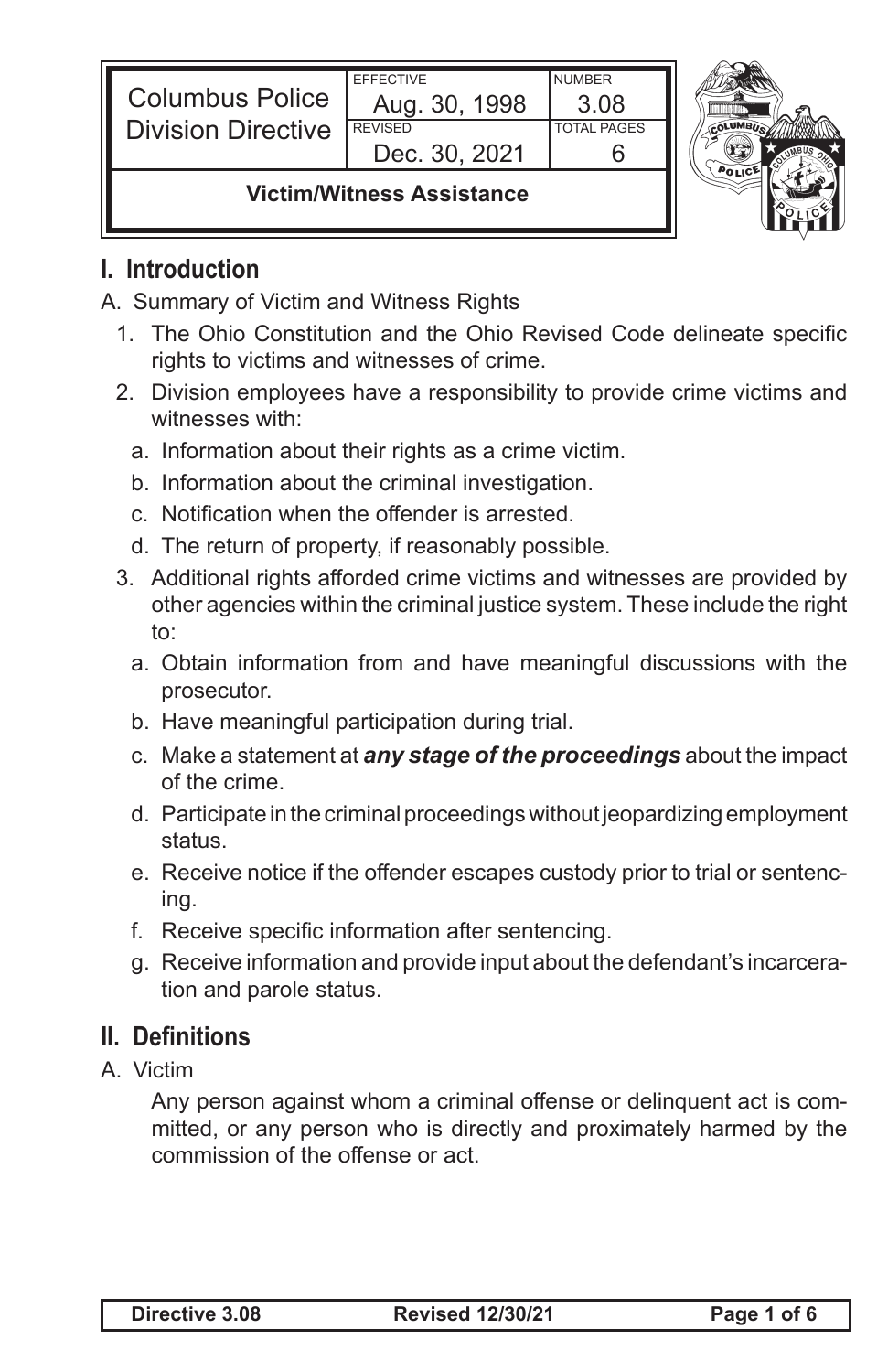# **III. Policy Statements**

- A. Victim/Witness Needs Assessment
	- 1. The *Major Crimes Bureau's* Investigative/Administrative Lieutenant*, with assistance from the Victim/Witness Services Officer,* shall develop, coordinate, and administer victim/witness service programs that:
		- a. Govern the implementation and delivery of victim/witness assistance services by Division personnel.
		- b. Ensure the confidentiality of victims and witnesses and their roles in case development to the extent consistent with law.
		- c. Periodically inform the public through the news media, articles, brochures, or speaking engagements of actions which can be taken to minimize the risks of victimization and the availability of victim/witness services.
		- d. Maintain an ongoing channel of communication to offer and receive suggestions how the Division can effectively work with outside sources to better assist crime victims, their families, and witnesses and to ensure that referrals to outside sources are based upon accurate and up-todate knowledge of the services offered.
- B. Preliminary Investigation/Initial Contact With Crime Victim
	- 1. Sworn personnel having initial contact with victims or families of victims of any felony offense or misdemeanor offenses of negligent homicide, vehicular homicide, assault, aggravated menacing, menacing by stalking, menacing, sexual imposition, domestic violence, or intimidation of a crime victim or witness shall:
		- a. Provide:
			- (1) The Ohio Attorney General publication, "Ohio Crime Victims' Rights"*;*
			- (2) The Columbus City Attorney's publication, "A Guide to Protection Orders, The Court and Community Resources"*;*
			- (3) The Ohio Attorney General's tear-off sheet entitled "YOU HAVE RIGHTS"*;* and
			- (4) The Division's tear-off sheet that provides contact information for CPD and the prosecutor's office.
			- Note: The preferred course of action is to provide the hard copies of these items, but personnel may also utilize the "Close the Call" application and reference the Division's internet page to disseminate victim rights information to victims/witnesses.
		- b. Advise victims of the procedures to follow if they, a member of their family, or a witness are:
			- (1) Threatened or intimidated by the suspect.
			- (2) Threatened or intimidated by someone acting at the suspect's direction or on the suspect's behalf.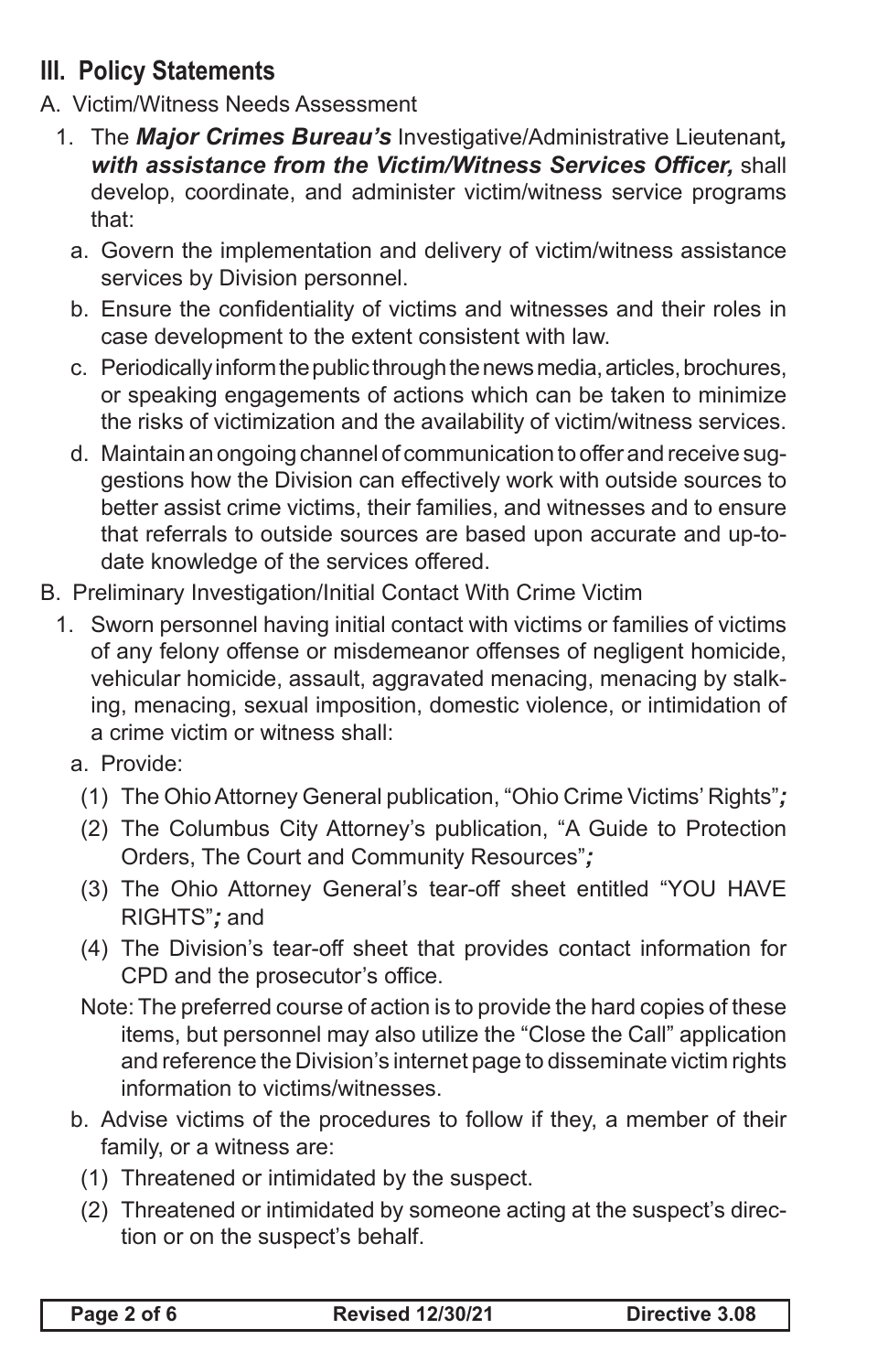- c. Provide the *i*ncident *r*eport number, if available, to the victim, the victim's family, and witnesses, as applicable.
- d. Inform the victim, the victim's family, and/or witnesses of the steps involved with processing their case.
- e. Provide the victim with the telephone number of the unit responsible for the follow-up investigation.
- 2. Sworn personnel having initial contact with victims or families of victims of any other crimes (not outlined in section III,B,1) shall:
	- a. Provide:
		- (1) The Ohio Attorney General's tear-off sheet entitled "YOU HAVE RIGHTS," and
		- (2) The Division's tear-off sheet that provides contact information for the Division and the prosecutor's office.
		- Note: If the person is a victim of OVI or Hit/Skip, also provide a copy of The Ohio Attorney General publication, "Ohio Crime Victims' Rights."
	- b. Provide the *i*ncident *r*eport number as applicable.
- 3. The appropriate Division personnel shall mail the publications "Ohio Crime Victims' Rights"*;* "A Guide to Protection Orders, The Court and Community Resources"*;* the Ohio Attorney General's tear-off sheet entitled "YOU HAVE RIGHTS"*;* and the Division's tear-off sheet *that* provides contact information for the Division and the prosecutor's office to crime victims prior to the end of the shift when:
	- a. Incident *r*eports of felony theft or vandalism are taken by the Telephone Reporting Unit, or
	- b. Requests for *i*ncident *r*eports are received from out-of-town residents who were the victims of the crimes listed in Section III,B,1.
	- Note: The preferred course of action is to provide the hard copies of these items, but personnel may also utilize the "Close the Call" application and reference the Division's internet page to disseminate victim's rights information to victims/witnesses.
- 4. If the victim is deceased or incapacitated, personnel shall provide the appropriate materials containing victim's rights information to an immediate family member who has been directly and proximately harmed by the offense.
- 5. A "help file" shall be maintained in the *Emergency* Communications *Center* and may be referenced regarding referral information about organizations that offer assistance to crime victims, their families, and witnesses on a 24-hour basis.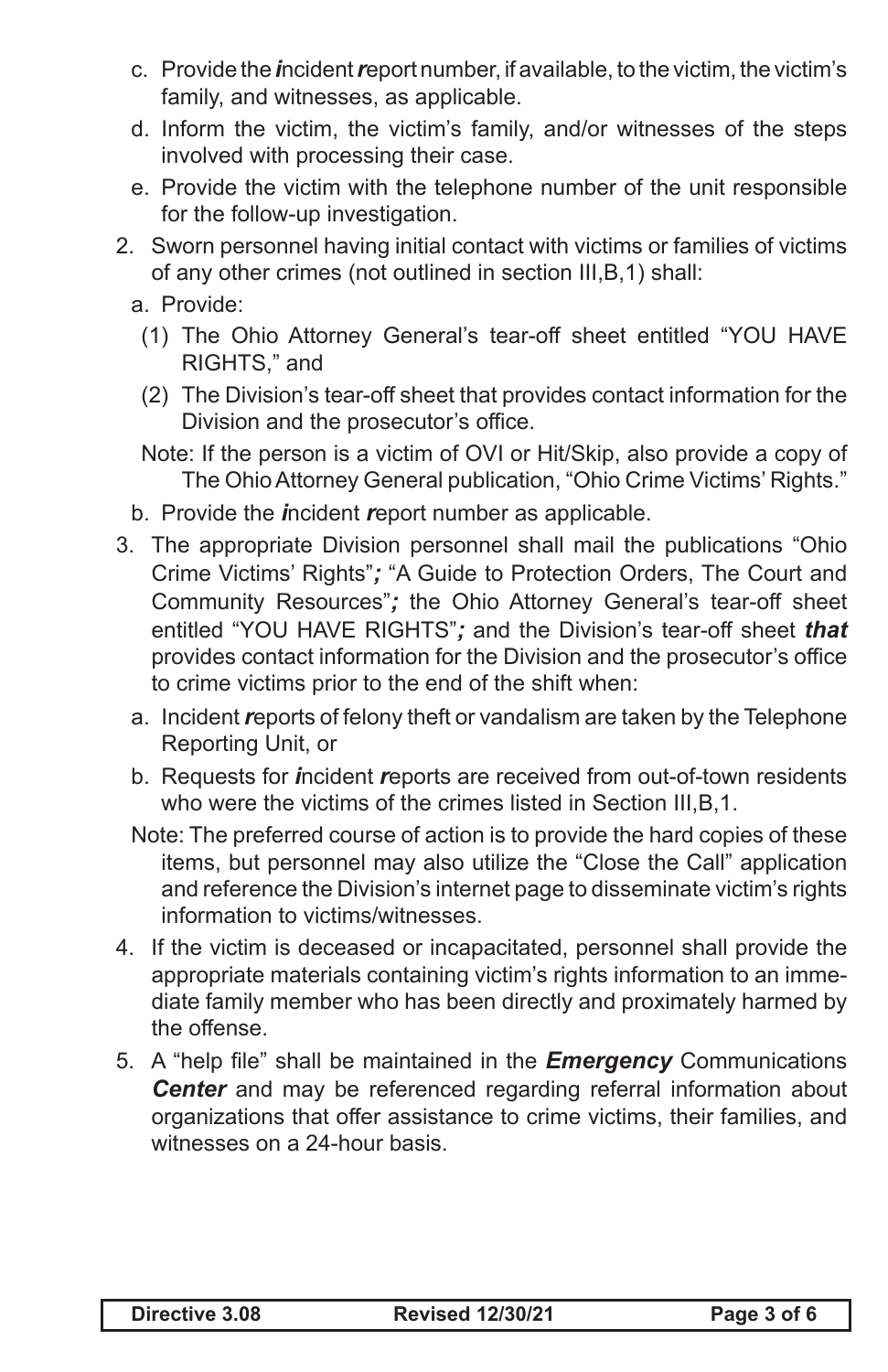- C. Assistance During the Follow-up Investigation
	- 1. If the impact of the crime has been unusually severe, or the case otherwise requires special attention, the investigator *or the Victim/Witness Services Officer* shall attempt to follow up by contacting the victim/ witness within a reasonable amount of time to determine whether further assistance is needed. A victim advocate from the appropriate prosecutor's office should be contacted if the investigator *or the Victim/Witness Services Officer* determines a need for additional assistance for the crime victim, the victim's family, or a witness.
	- 2. If it will not adversely affect prosecution, the investigator *or the Victim/Witness Services Officer* should further explain the procedures necessary for the successful prosecution of the case and the role of the victims, the victim's family, and witnesses in the process.
	- 3. If possible, investigators shall schedule photo arrays, interviews, and other required appearances at the convenience of the victim, the victim's family, and witnesses and shall assist in transportation arrangements to and from headquarters when necessary.
	- 4. Except for contraband, disputed property, and weapons used in the course of a crime, physical property being held for evidence should promptly be returned to the victim upon the approval of the assigned case prosecutor.
- D. Assistance During Arrest and Post-Arrest Processing
	- 1. As soon as practical upon the arrest or notification of the arrest of a suspect for crimes specified in Section III, B, 1, the investigating personnel shall furnish the following to the crime victim, or the victim's family, and witnesses:
		- a. Notification of the arrest to include the specific charges, case numbers, and the name of the defendant.
		- b. An explanation of bonding procedures.
		- c. The investigating personnel's business telephone number.
		- d. The custody status of the defendant if requested.
	- 2. If a suspect is arrested for any of the misdemeanor offenses listed in Section III,B,1, *legal advocates with the City Attorney's office* shall contact the victim, the victim's family, and witnesses to provide the above information.
	- 3. Refer the victim, and if applicable, the victim's family and witnesses, to the appropriate prosecutor's office to obtain information about the current status of the case.
- E. Threat Assessment and Victim/Witness Assistance
	- 1. The Division shall provide appropriate assistance to a crime victim, the victim's family, or witnesses who have been threatened with violence or intimidation by a suspect or defendant. This assistance may range from verbal reassurance to arranging for protective custody.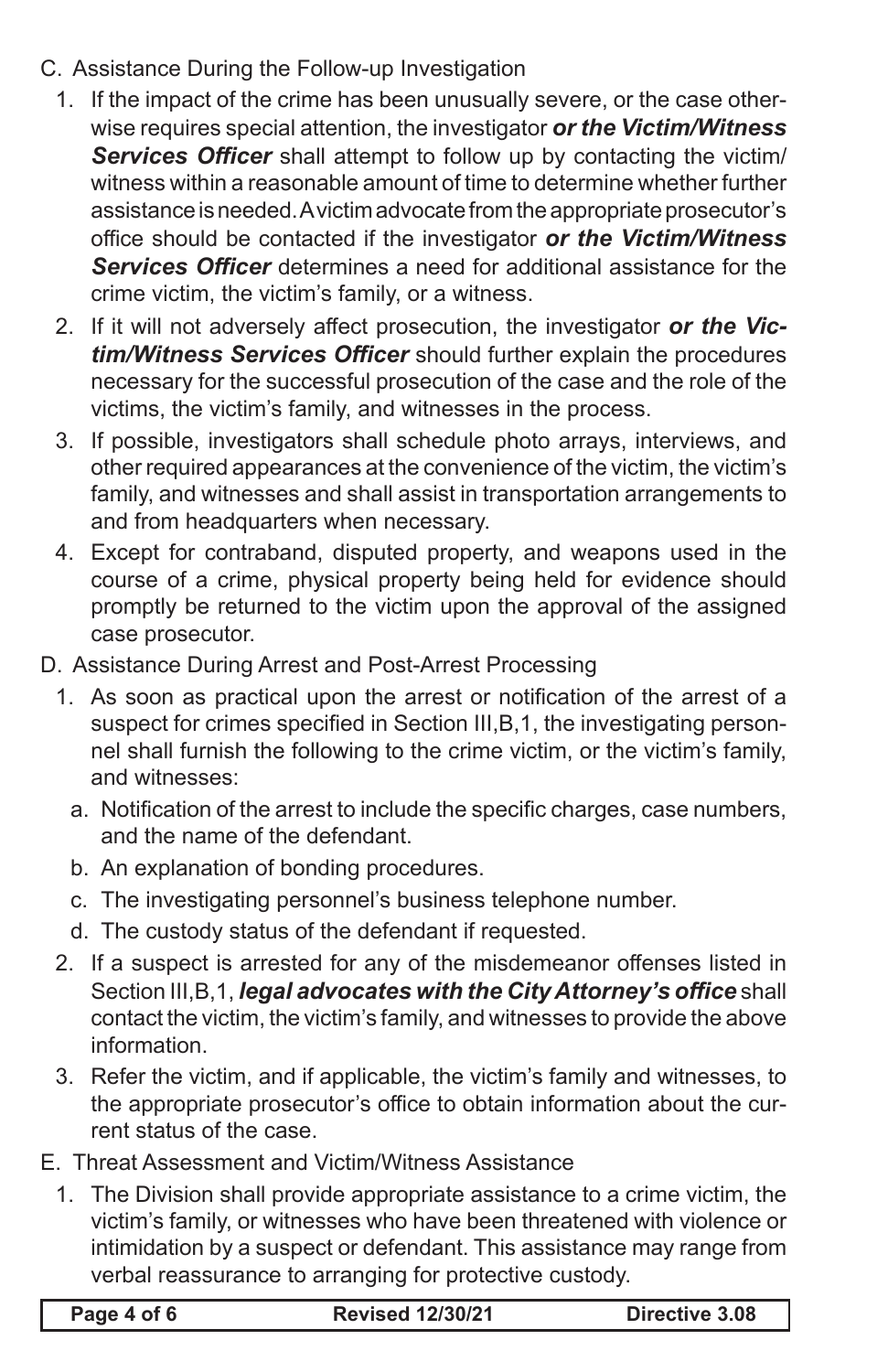- 2. The appropriate prosecutor's office shall be immediately notified by the investigative officer upon learning that a defendant has threatened violence or intimidation to a crime victim, the victim's family, or a witness.
- F. Notification of Next of Kin
	- 1. Division personnel called upon to notify or assist in the notification of next of kin for seriously ill, injured, or deceased persons shall abide by the following:
		- a. When applicable, notification within Franklin or a contiguous county should be made by the primary investigator.
		- b. Notification shall be made as soon as practical.
		- c. Tact and sensitivity shall be used when making the notification.
		- d. Notification shall be made only to an adult.
		- e. Notification to the elderly or those in a questionable physical or mental condition should be done with caution.
	- 2. Calls From Another Law Enforcement Agency
		- a. Prior to notification, the request shall be confirmed by teletype or fax on official letterhead.
		- b. The request must include the name, assignment, and phone number of the requesting officer. This information shall be provided to the next of kin.
		- c. Once notification has been made, the requesting agency shall be notified.
	- 3. Requesting Notification by Another Law Enforcement Agency
		- a. The request should be made to a supervisor of the other agency and confirmed by teletype or fax on Division letterhead.
		- b. Information that is necessary and available without jeopardizing a criminal investigation shall be provided and shall include the requesting officer's name, assignment, business address, and telephone number.
		- c. Personnel shall request confirmation of the notification and to whom it was made.

## **IV. Procedures**

A. Victim/Witness Assessment Committee

- 1. Every two years, obtain and review a current analysis of victim/witness assistance needs and available services compiled by the Victim/Witness Assistance Units of the City Prosecutor's Office, the Franklin County Prosecutor's Office, and the Crime Victims Services Section of the Ohio Attorney General's Office to include:
	- a. A comparative review of Division directives, policies, and procedures and current law regarding the rights of crime victims and witnesses.